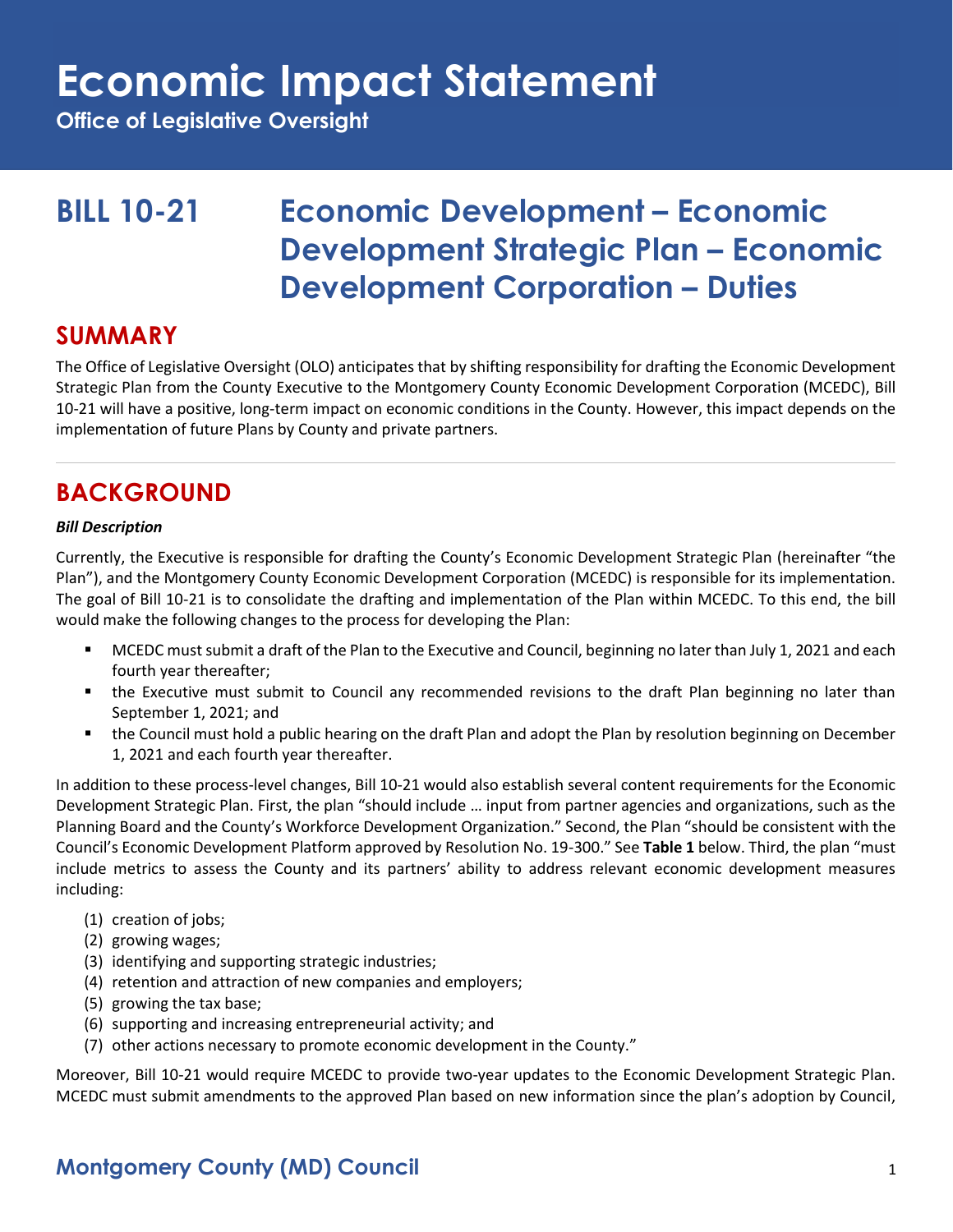**Office of Legislative Oversight**

beginning no later than July 1, 2021 and every fourth year thereafter. According to the bill, "[t]he Executive may comment and the Council may approve, after holding a public hearing, an amended Economic Development Strategic Plan."<sup>1</sup>

| <b>Desired Outcomes</b>                       | 1. thriving and diversified economy<br>2. racial equity and social justice<br>3. greater innovation<br>4. environmental sustainability                                                                                                              |                                                                                                                                                                                                                                                                                                                                                             |  |  |  |
|-----------------------------------------------|-----------------------------------------------------------------------------------------------------------------------------------------------------------------------------------------------------------------------------------------------------|-------------------------------------------------------------------------------------------------------------------------------------------------------------------------------------------------------------------------------------------------------------------------------------------------------------------------------------------------------------|--|--|--|
| <b>Economic</b><br><b>Development Pillars</b> | <b>HOUSING:</b> The Council will strive to meet the<br>housing targets recommended by the<br>Metropolitan Washington Council of<br>Governments, with emphasis on construction of<br>housing that is affordable in the County's activity<br>centers. | <b>TRANSPORTATION:</b> The Council will prioritize<br>funding to 1) increase ridership in non-<br>automobile transportation modes; 2) activate the<br>County's economic centers; and 3) enhance<br>current road systems to decrease commute<br>times.                                                                                                       |  |  |  |
|                                               | <b>WORKFORCE DEVELOPMENT: The Council will</b><br>expand the workforce development delivery<br>structure to meet the needs of the County's<br>businesses and residents across the entire<br>workforce development continuum.                        | <b>BUSINESS DEVELOPMENT:</b> The Council will invest<br>in opportunities to 1) decrease the cost of doing<br>business in the County; 2) promote the County's<br>businesses and business climate; 3) facilitate the<br>attraction and retention of strategic industries;<br>and 4) expand entrepreneurial programs and<br>services to create new businesses. |  |  |  |

#### **Table 1: Economic Development Platform for Montgomery County**

Source: Resolution 19-300, Economic Development Platform for Montgomery County, Adopted on November 19, 2019.

#### *Peer Jurisdictions*

For context on the role played by Economic Development Corporations (EDCs) in the development of economic strategic plans, OLO examined the processes in the District of Columbia and in Arlington and Fairfax Counties in Virginia. (Prince George's County and other surrounding jurisdictions were excluded due to time constraints.)

Like the District of Columbia, Montgomery County currently has an executive-led process for developing the economic strategic plan. Consistent with their local government structures,<sup>2</sup> Arlington and Fairfax Counties have a legislature-led approach. In both Virginia counties, a Commission appointed by the Board of Supervisors leadsthe process for developing the plan.

<sup>1</sup> Montgomery County Council, Bill 10-21, Economic Development – Economic Development Strategic Plan – Economic Development Corporation – Duties, Introduced on March 2, 2021, Montgomery County, Maryland. See Introduction Staff Report, [https://apps.](https://apps.montgomerycountymd.gov/ccllims/DownloadFilePage?FileName=2701_1_14253_Bill_10-2021_Introduction_20210302.pdf) [montgomerycountymd.gov/ccllims/DownloadFilePage?FileName=2701\\_1\\_14253\\_Bill\\_10-2021\\_Introduction\\_20210302.pdf.](https://apps.montgomerycountymd.gov/ccllims/DownloadFilePage?FileName=2701_1_14253_Bill_10-2021_Introduction_20210302.pdf) <sup>2</sup> Unlike Montgomery County, Fairfax and Arlington Counties do not have elected executives. Instead, their Boards of Supervisors appoint a County Manager to perform executive functions.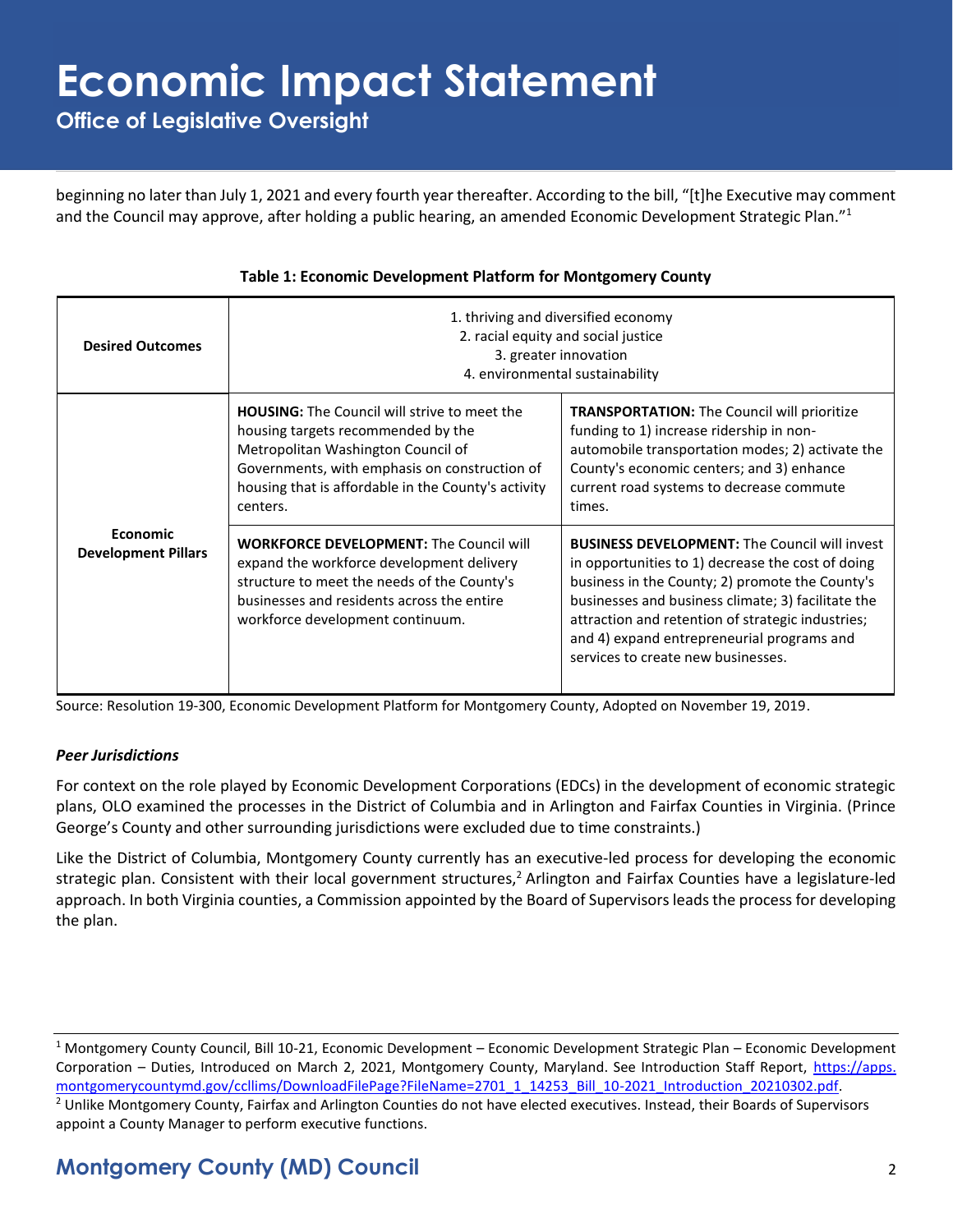**Office of Legislative Oversight**

#### **Table 2. Peer Jurisdiction Comparison of Economic Strategic Plans**

| <b>Jurisdiction</b> | <b>Strategic Plan</b>                                          | <b>Lead Organization</b>                                                            | <b>EDC</b>                                                    | <b>EDC Role</b>                                                                                                                   | <b>Progress Updates</b>                                                                                                                                                                         |
|---------------------|----------------------------------------------------------------|-------------------------------------------------------------------------------------|---------------------------------------------------------------|-----------------------------------------------------------------------------------------------------------------------------------|-------------------------------------------------------------------------------------------------------------------------------------------------------------------------------------------------|
| <b>Arlington</b>    | <b>Framework for</b><br>Prosperity 2.0<br>(2018)               | Economic<br>Development<br>Commission<br>(appointed by<br>Board of<br>Supervisors)  | None                                                          | N/A                                                                                                                               | Annual progress updates<br>reported to the County<br>Board by the Economic<br><b>Development Commission</b><br>and to the County Manager<br>by the Department of<br><b>Economic Development</b> |
| <b>DC</b>           | <b>DC's Economic</b><br><b>Strategy</b><br>(2017)              | Office of the<br>Deputy Mayor for<br>Planning and<br>Economic<br>Development        | Washington<br><b>DC</b> Economic<br>Partnership               | ■ Stakeholder in<br>developing plan<br>■ Part of core<br>strategy team<br>Responsible for<br>implementing<br>specific initiatives | Progress updates reported<br>on DCeconomicstrategy.com                                                                                                                                          |
| <b>Fairfax</b>      | <b>Strategic Plan for</b><br><b>Economic Success</b><br>(2015) | <b>Economic Advisory</b><br>Commission<br>(appointed by<br>Board of<br>Supervisors) | <b>Fairfax County</b><br>Economic<br>Development<br>Authority | ■ Stakeholder in<br>developing plan<br>Responsible for<br>implementing<br>specific goals                                          | Annual progress updates by<br>Department of Economic<br>Initiatives published on<br>Fairfaxcounty.gov                                                                                           |
| Montgomery          | Countywide<br><b>Economic Strategy</b><br>(2016)               | Office of the<br><b>County Executive</b>                                            | <b>MCEDC</b>                                                  | - Responsible for<br>implementing<br>specific goals                                                                               | None                                                                                                                                                                                            |

Sources: Interviews with personnel in peer jurisdictions; and peer jurisdictions' strategic plans and other sources available on County/District websites.

Enacting Bill 10-21 would differentiate Montgomery County from its peers by assigning its EDC as the lead in the development of the Plan. As shown in **Table 2**, the role of the EDCs in the District of Columbia and Fairfax County is best described as a stakeholder, among many stakeholders, in the development of their respective economic strategic plans and in the implementation of specific goals/initiatives. (Arlington County does not have an EDC.) In the case of the District of Columbia, the Washington DC Economic Partnership (WDCEP) was also a member of the core strategy team established by the Office of the Deputy Mayor for Planning and Economic Development. This team was responsible for creating economic strategies and identifying key priorities.<sup>3</sup>

<sup>3</sup> See Appendix A: Methodology in *DC's Economic Strategy*, 93[, http://dceconomicstrategy.com/wp-content/uploads/2017/03/Econ-](http://dceconomicstrategy.com/wp-content/uploads/2017/03/Econ-Strategy_Full-Report-for-Distribution_03.07.17-1-1.pdf)[Strategy\\_Full-Report-for-Distribution\\_03.07.17-1-1.pdf.](http://dceconomicstrategy.com/wp-content/uploads/2017/03/Econ-Strategy_Full-Report-for-Distribution_03.07.17-1-1.pdf)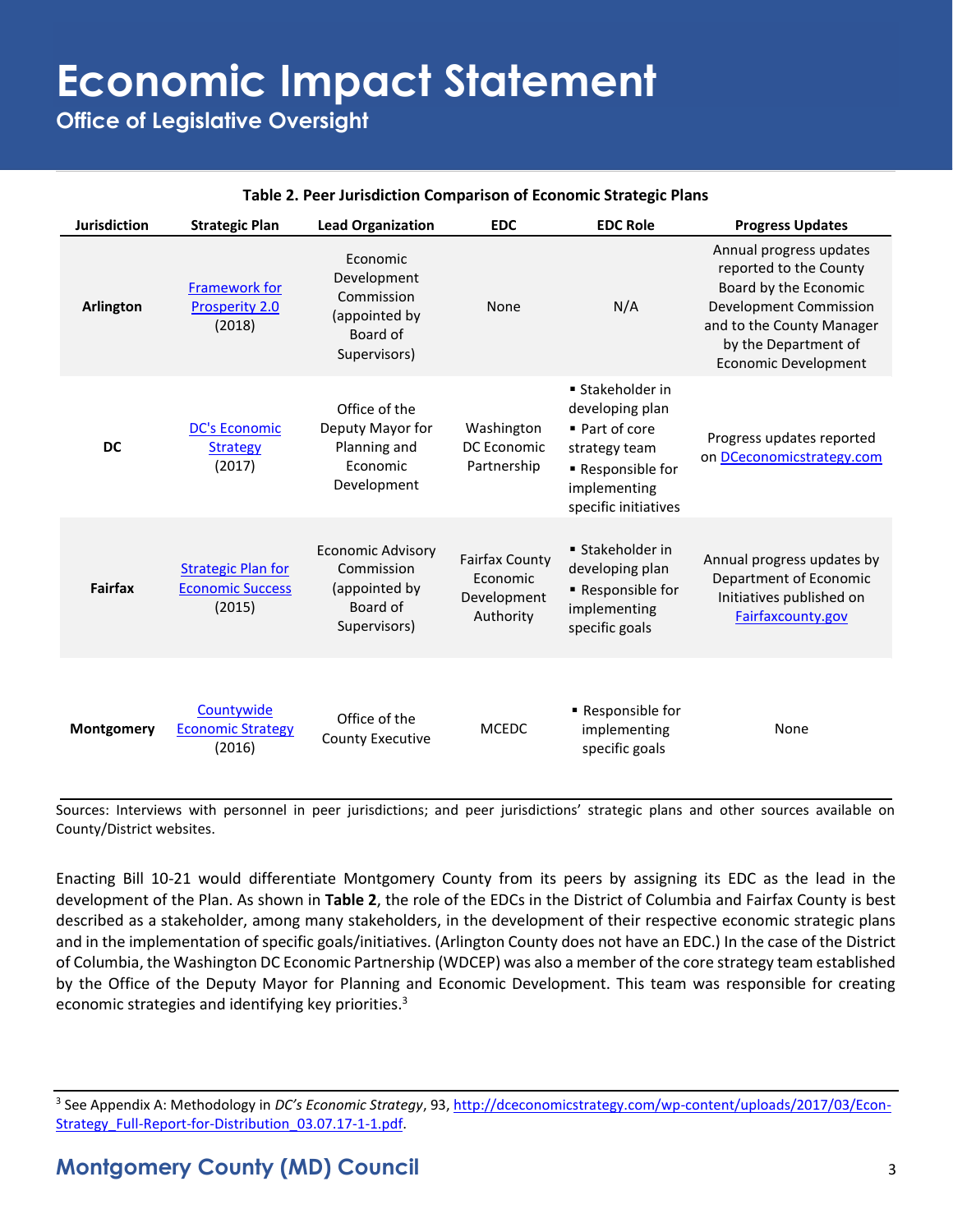**Office of Legislative Oversight**

While shifting lead responsibility for drafting the Plan to MCEDC would make Montgomery County different from its peer jurisdictions, accountability in the drafting process would function similarly to Northern Virginia jurisdictions. Entities whose Board of Directors are appointed and confirmed by elected officials are responsible for leading the drafting of the economic strategy plans, and formal adoption of the plan lies with legislatures.<sup>4</sup>

It is also worth noting two additional differences between Montgomery County and its peer jurisdictions.

**Difficult to Find Online Access:** On October 18, 2016, the Council approved the Executive's Countywide Economic Strategy (CES) in Executive-Regulation 10-16.<sup>5</sup> The CES "condenses the key components" of the longer and more detailed report, A Plan for Economic Prosperity.<sup>6</sup> The CES is available in the Montgomery County Code, Section 20-76.<sup>7</sup> OLO could only find an online copy of the full report enclosed in a Planning, Housing, Economic Development (PHED) Committee worksession report.<sup>8</sup> In contrast to Montgomery County, the economic strategic plans for peer jurisdictions are much more easily accessible. The District of Columbia has a separate, detailed, and user-friendly website dedicated for its strategic plan and Fairfax County has a page on Fairfaxcounty.gov devoted to the Economic Success Plan.

**Absence of Progress Updates:** In addition to the four economic development goals, the full report identified a total of thirty-three implementation strategies, along with action items and metrics, intended to advance and measure progress on these overarching goals. The time horizon for implementation of the CES was set for three to five years—2019 to 2021. OLO learned that there have been no formal updates on the County's progress in fulfilling the CES strategies or action items outlined to achieve the overarching goals. The closest analog to a formal update appears to be the *Economic Indicators for Montgomery County and Surrounding Jurisdictions* reports that OLO has been required to produce annually as an analysis of the impact of the County minimum wage.<sup>9</sup>

In contrast to Montgomery County, the peer jurisdictions reviewed here include formal progress updates into their economic strategic plan processes. Fairfax County's progress annual updates are noteworthy. They include an "Action Tracker" that highlights County activities for each action item in the economic strategic plan and designates a status to each goal and action. The status designations for actions range from:

<sup>4</sup> According to Montgomery County Code, Sec. 15A-3. Board of Directions, "To qualify as the Montgomery County Economic Development Corporation, the Corporation's Board of Directors must have 11 voting members appointed by the County Executive and confirmed by the County Council. The County Executive should appoint a member of the Workforce Development Board as one of the members of the Corporation's Board of Directors. The Corporation's Board of Directors must also include one officio non-voting member appointed by the County Executive; and one non- voting member appointed by the County Council; and should have one non-voting member appointed by the Maryland Secretary of Commerce." See lin[k https://codelibrary.amlegal.com/codes/montgomerycounty/latest/montgomeryco\\_md/0-0-0-109092.](https://codelibrary.amlegal.com/codes/montgomerycounty/latest/montgomeryco_md/0-0-0-109092)

<sup>5</sup> Montgomery County Council, Approval of Executive Regulation I 0-16, Montgomery County Comprehensive Economic Strategy, Introduced and Adopted on October 18, 2016, [https://apps.montgomerycountymd.gov/ccllims/DownloadFilePage?FileName=](https://apps.montgomerycountymd.gov/ccllims/DownloadFilePage?FileName=8380_1_5185_Resolution_18-625_Adopted_20161018.pdf) [8380\\_1\\_5185\\_Resolution\\_18-625\\_Adopted\\_20161018.pdf.](https://apps.montgomerycountymd.gov/ccllims/DownloadFilePage?FileName=8380_1_5185_Resolution_18-625_Adopted_20161018.pdf)

<sup>6</sup> Howard, Craig to Planning, Housing, and Economic Development Committee, Memorandum, October 6, 2016, "Worksession - Executive Regulation 10-16, Comprehensive Economic Strategy," [https://www.montgomerycountymd.gov/council/Resources/Files](https://www.montgomerycountymd.gov/council/Resources/Files/agenda/cm/2016/161010/20161010_PHED1.pdf) [/agenda/cm/2016/161010/20161010\\_PHED1.pdf.](https://www.montgomerycountymd.gov/council/Resources/Files/agenda/cm/2016/161010/20161010_PHED1.pdf)

<sup>7</sup> See link https://codelibrary.amlegal.com/codes/montgomerycounty/latest/montgomeryco\_md/0-0-0-9350.

<sup>8</sup> Howard, Craig to Planning, Housing, and Economic Development Committee, Memorandum.

<sup>9</sup> Richards, Sue and Victoria Hall, *Economic Indicators for Montgomery County and Surrounding Jurisdictions*, January 15 2019, Office of Legislative Oversight, [https://www.montgomerycountymd.gov/OLO/Resources/Files/2019%20Reports/OLOReport2019-1.pdf;](https://www.montgomerycountymd.gov/OLO/Resources/Files/2019%20Reports/OLOReport2019-1.pdf) and Montgomery County Council, Bill 28-17, Human Rights and Civil Liberties - County Minimum Wage - Amount - Annual Adjustment, Effective July 1, 2018, Montgomery County, Maryland, [https://apps.montgomerycountymd.gov/ccllims/DownloadFile](https://apps.montgomerycountymd.gov/ccllims/DownloadFilePage?FileName=1454_1_612_Bill_28-17_Signed_20171115.pdf) [Page?FileName=1454\\_1\\_612\\_Bill\\_28-17\\_Signed\\_20171115.pdf.](https://apps.montgomerycountymd.gov/ccllims/DownloadFilePage?FileName=1454_1_612_Bill_28-17_Signed_20171115.pdf)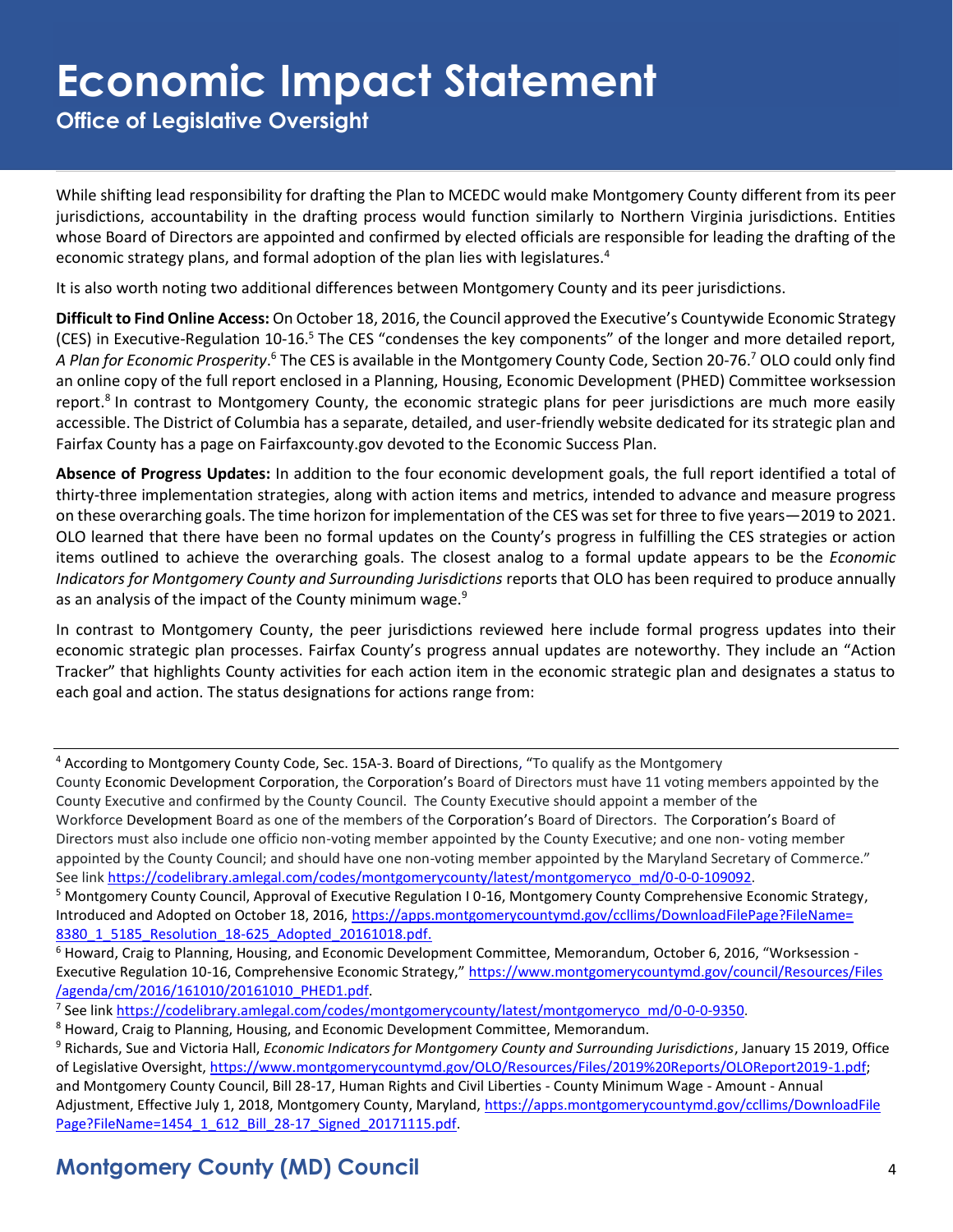**Office of Legislative Oversight**

- "**FAIRFAX FUNDAMENTAL**: This action is fully incorporated in county business
- **EXECTAR PATH FORWARD:** Action is underway and there is forward movement for full incorporation
- **EXECT MODERATE PROGRESS:** There have been some impediments to full forward movement due to regulatory, resource, time, or other issues
- **EXECTION**: Outside forces or resource constraints have made movement challenging."

According to the 2019 update, twenty-seven percent of Fairfax County's economic strategic plan actions have been fully incorporated into County business.<sup>10</sup>

### **METHODOLOGIES, ASSUMPTIONS, AND UNCERTAINTIES**

Shifting responsibility for drafting the County's Economic Development Strategic Plan from the County Executive to MCEDC will not directly impact economic conditions in the County. However, doing so has the potential to have indirect and long-term economic impacts. These impacts depend on the *implementation* of the Plan by County and private partners, as manifest in changes to partner programming, County budget and policy decisions, private investment, and other behavioral outcomes. Put differently, Bill 10-21's economic impacts would be mediated through partner actions.

It is important to stress the importance of implementation. An impact evaluation of the County's 2016 CES was beyond the scope of this analysis.<sup>11</sup> Nevertheless, OLO encountered no documented evidence of robust implementation (i.e., partner actions that would not have occurred in the absence of developing and codifying the CES) because current law does not require periodic assessments. In this way, Montgomery County appears to stand apart from the District of Columbia and Fairfax and Arlington Counties. In addition to reviewing formal progress updates, OLO spoke with personnel in these jurisdictions who attested to the meaningful implementation of the respective economic strategic plans.

The primary analytical challenge in forecasting the indirect impacts of enacting Bill 10-21 is determining the conditions that affect the likelihood of partner implementation of future Plans, as well as the quality of the Plans. For information on this issue, OLO relied on the following sources:

- interviews with personnel involved in the development and/or implementation of economic strategic plans in the District of Columbia and Arlington and Fairfax Counties;
- interviews with Montgomery County personnel;
- economic strategic plans and progress updates (see Table 2 above); and
- PHED committee worksession reports on the CES.

<sup>10</sup> Department of Economic Initiatives, *Fairfax County Economic Success Strategic Plan: 2019 Update*[, https://www.fairfaxcounty](https://www.fairfaxcounty.gov/economic-success/sites/economic-success/files/assets/documents/pdf/economic-success-2019-report.pdf) [.gov/economic-success/sites/economic-success/files/assets/documents/pdf/economic-success-2019-report.pdf.](https://www.fairfaxcounty.gov/economic-success/sites/economic-success/files/assets/documents/pdf/economic-success-2019-report.pdf)

<sup>&</sup>lt;sup>11</sup> For a description of impact evaluations, see American.edu, "What is Impact Evaluation?," [https://programs.online.american](https://programs.online.american.edu/online-graduate-certificates/project-monitoring/resources/what-is-impact-evaluation) [.edu/online-graduate-certificates/project-monitoring/resources/what-is-impact-evaluation.](https://programs.online.american.edu/online-graduate-certificates/project-monitoring/resources/what-is-impact-evaluation)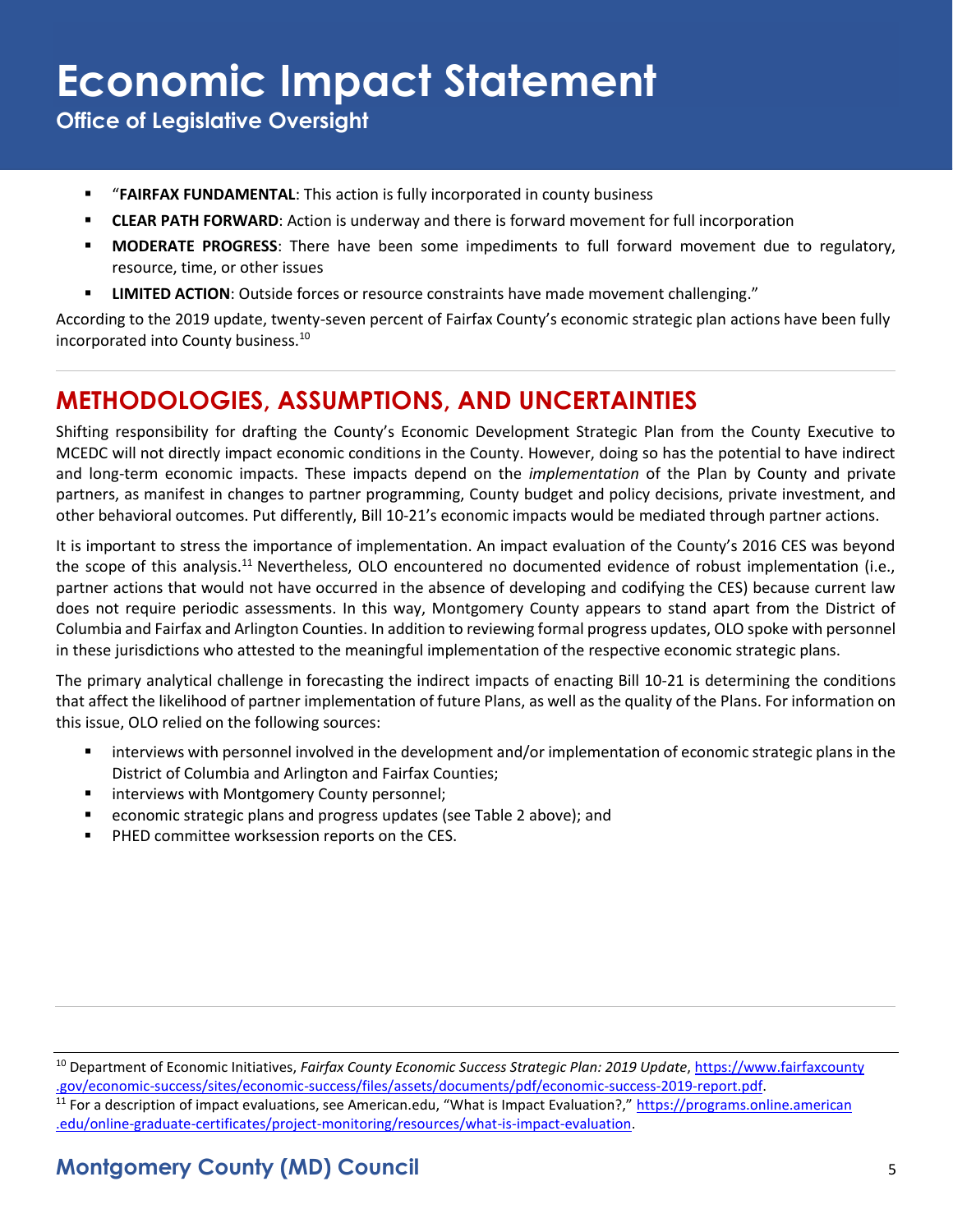**Office of Legislative Oversight**

### **VARIABLES**

Based on these information sources, several factors were identified as important for content quality and implementation of future County Economic Development Strategic Plans. These factors constitute the variables that would likely affect the indirect and long-term impacts of enacting Bill 10-21:

- **■** broad and deep engagement of stakeholders in the process of developing the Plan;
- collective ownership of the Plan by key partners, particularly the Executive, Council, and business partners;
- public legitimacy (i.e., popular acceptance of the Plan's potential to satisfy community needs);
- goals, strategies, and tactics that both reflect and would be effective given local socio-economic conditions and levels of current/expected resources;<sup>12</sup>
- formal assessments of progress implementation; and
- ability to adapt the content and implementation of the Plan in response to current/expected challenges.

As discussed below, enacting Bill 10-21 would also have *direct* impacts on MCEDC. The following variables would affect these impacts:

- personnel and financial resources required to complete the Plan given current time and fiscal constrains; and
- number of tasks outsourced by MCEDC.

### **IMPACTS**

**WORKFORCE** ▪ **TAXATION POLICY** ▪ **PROPERTY VALUES** ▪ **INCOMES** ▪ **OPERATING COSTS** ▪ **PRIVATE SECTOR CAPITAL INVESTMENT** ▪ **ECONOMIC DEVELOPMENT** ▪ **COMPETITIVENESS**

#### **Businesses, Non-Profits, Other Private Organization**

#### *Indirect Impacts*

OLO believes that enacting Bill 10-21 would result in a high-quality Plan, with a potentially higher likelihood of meaningful implementation than the 2016 CES. This judgement is based on the following reasons:

- **Subject-Matter Expertise:** MCEDC personnel should have the subject-matter expertise on economic development and knowledge of local socio-economic conditions to identify effective strategies and tactics. MCEDC's knowledge assets should also ensure that the Plan adapts to unfolding economic conditions.
- **Business Engagement:** Given its portfolio of programs and initiatives, MCEDC will be well positioned to engage a broad spectrum of private organizations operating in the County in the development of the Plan. However, it should be emphasized that the personnel from other jurisdictions OLO interviewed all emphasized the importance of engaging stakeholders outside of industry to ensure that the Plan will have sufficient public legitimacy to forestall implementation barriers.

 $12$  That is, the goals, strategies and tactics should not merely copy "practices from other communities with different economic profiles or legal structures and fiscal constraints." Sesker, Jacob to Planning, Housing and Economic Development Committee, Memorandum, March 26, 2014, "Worksession: ER 7-13 (FY14-FY15 Economic Development Strategic Plan)," [https://www.](https://www.montgomerycountymd.gov/council/resources/files/agenda/cm/2014/140331/20140331_PHED1.pdf) [montgomerycountymd.gov/council/resources/files/agenda/cm/2014/140331/20140331\\_PHED1.pdf.](https://www.montgomerycountymd.gov/council/resources/files/agenda/cm/2014/140331/20140331_PHED1.pdf) For more on poor benchmarking practices, see Jeffrey Pfeffer and Robert I. Sutton, *Hard Facts, Dangerous Half-Truths & Total Nonsense: Profiting from Evidence-Based Management* (Harvard Bus. School Press 2006).

### **Montgomery County (MD) Council** 6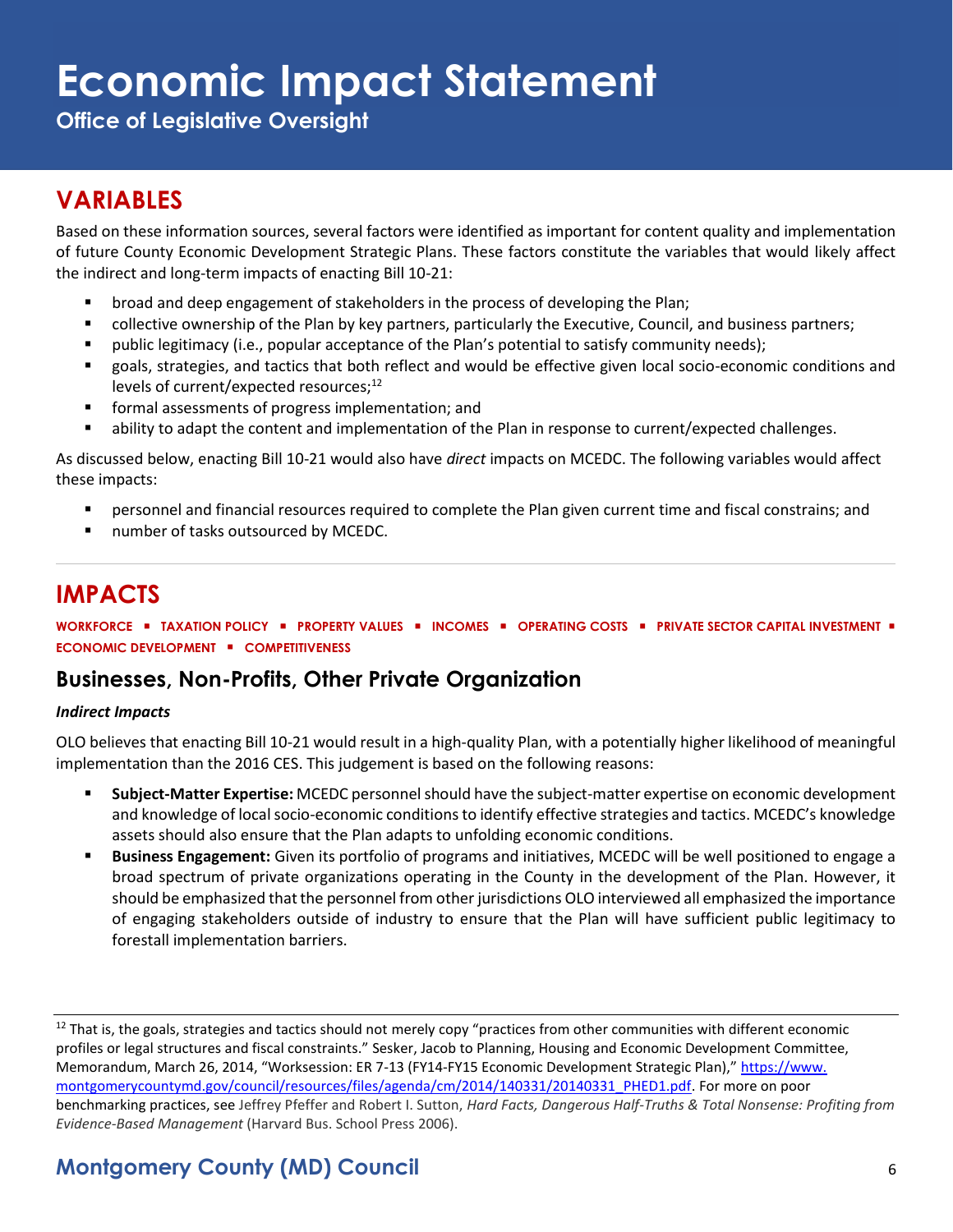**Office of Legislative Oversight**

If the Plan drafted by the MCEDC is meaningfully implemented, the Bill 10-21 would likely have positive, yet indirect, impacts on economic development, competitiveness, and other indicators prioritized by Council.<sup>13</sup> However, it is impossible for OLO to determine the likelihood or magnitude of these indirect effects.

#### *Direct Impacts*

Enacting Bill 10-21 will directly impact MCEDC. Developing economic strategic plans are extensive endeavors due to stakeholder engagement, analysis of local conditions, drafting, and other required tasks. Importantly, these tasks would be ongoing for MCEDC, as it would be responsible for drafting a Plan or update every two years. Assigning drafting duties to MCEDC would have budgetary impacts (e.g., holding stakeholder events, outsourcing certain tasks to third-party vendors, hiring staff). It should be noted that these budgetary impacts are not accounted for in Bill 10-21.

#### **Residents**

OLO believes that Bill 10-21 would have no direct economic impacts on County residents in terms of the Council's priority indicators. However, for reasons previously discussed, the bill may result in indirect (and incalculable) impacts on residents in terms of some of these indicators.

#### **DISCUSSION ITEMS**

(1) Based on peer jurisdiction practices, Councilmembers may want to consider whether there should be routine assessments of the implementation of the County's Economic Development Strategy Plan and, if so, what agency/partner should be responsible for performing the assessment.

(2) Given the time-consuming nature of drafting economic strategic plans, Councilmembers may also want to consider whether the July 1, 2021 deadline for the draft Plan provides MCEDC with enough time to produce a high-quality document that, both, reflects best practices and currently changing public health and economic conditions.

#### **WORKS CITED**

American.edu. "What is Impact Evaluation?"

*Arlington's Framework for Prosperity 2.0: Advancing a Dynamic Economic*. November 2017.

*DC's Economic Strategy*. Strategy Report. March 2017.

Howard, Craig to Planning, Housing, and Economic Development Committee. Memorandum. October 6, 2016. "Worksession - Executive Regulation 10-16, Comprehensive Economic Strategy."

Department of Economic Initiatives. *Fairfax County Economic Success Strategic Plan: 2019 Update.*

Montgomery County Code, Sec. 2-81B. Economic Impact Statements.

Montgomery County Code. Sec. 15A-3. Board of Directions.

<sup>&</sup>lt;sup>13</sup> For the Council's priority indicators, see Montgomery County Code, Sec. 2-81B. Economic Impact Statements, [https://codelibrary.](https://codelibrary.amlegal.com/codes/montgomerycounty/latest/montgomeryco_md/0-0-0-80894) [amlegal.com/codes/montgomerycounty/latest/montgomeryco\\_md/0-0-0-80894.](https://codelibrary.amlegal.com/codes/montgomerycounty/latest/montgomeryco_md/0-0-0-80894)